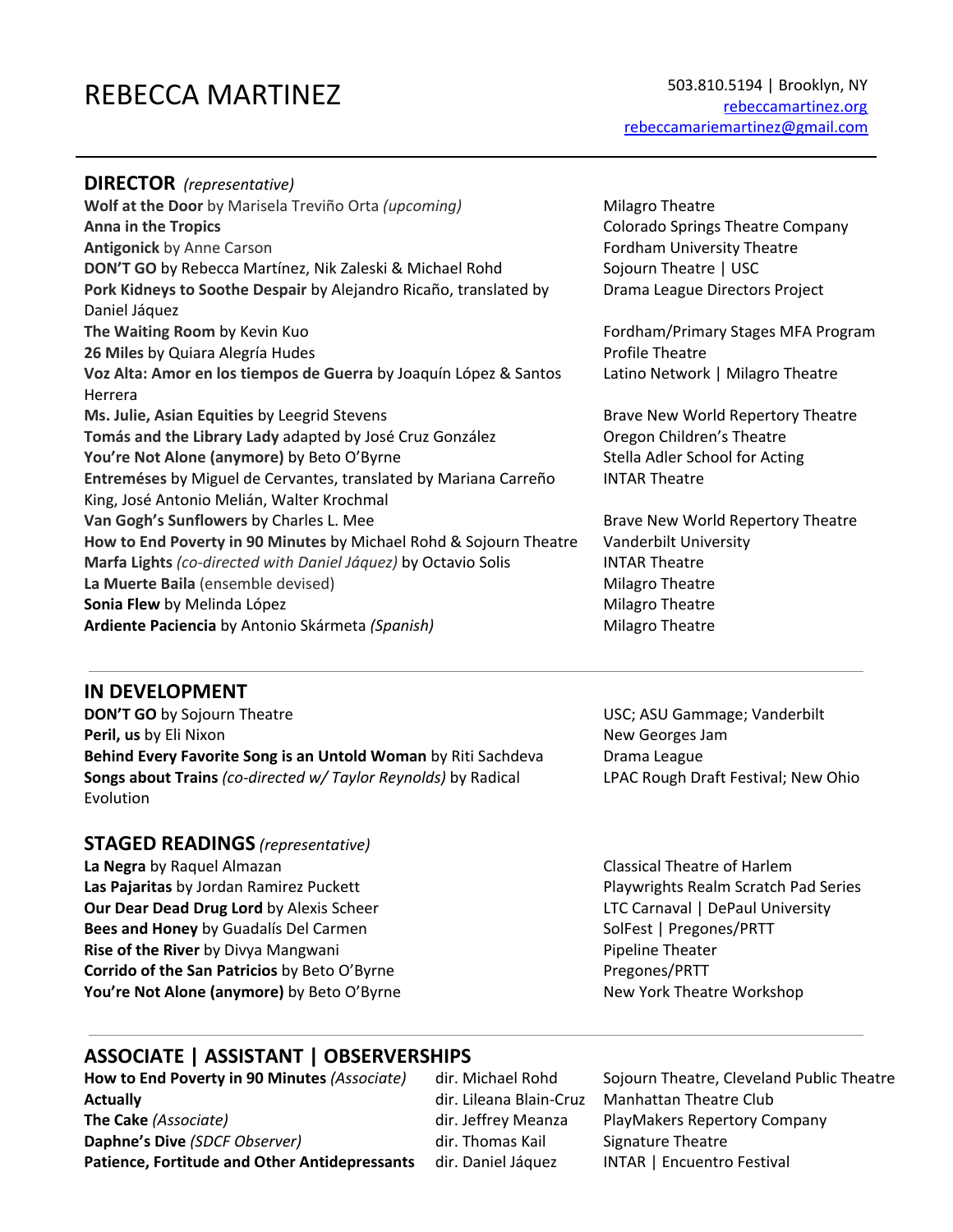**Two Sisters and a Piano dir.** Daniel Jáquez Artists Repertory Theatre

### **CHOREOGRAPHY**

How to End Poverty in 90 Minutes Note 2008 Sojourn Theatre | Vanderbilt University The Brother/Sister Plays Portland Playhouse | Victor Mack or what she will **FringeNYC** | Illana Stein On the Table Sojourn Theatre | Michael Rohd La Carpa del Ausente **Milagro Theatre | Philip Cuomo** 7 Great Loves **Solution Community** Contract Community Community Community Community Community Community Community

Van Gogh's Sunflowers **Brave Lines and Strategies and Strate** Brave New World Repertory Theatre Fronteras Ten Tiny Dances | Oregon Arts Council The Comedy of Sorrows The Comedy of Sorrows Hybrid Theatre Works | Tracy Francis Ferdinand the Bull **France Controller Controller Controller** Controller Controller Controller Controller Controller Controller Controller Controller Controller Controller Controller Controller Controller Controller Control

### **TRAINING**

Choreography: Sam Pinkleton & Barney O'Hanlon; Writing master class: Migdalia Cruz, Kristoffer Diaz; Ensemble Theatre intensive: Universes; Pig Iron, Sojourn Theatre, NaCL

### **INTERNATIONAL FIELD RESEARCH**

Day of the Dead: Oaxaca, Mexico; Mexican folkloric dance: Guadalajara, Jalisco, Mexico; Yucatan, Mexico

**LANGUAGES:** English and Spanish.

### **AWARDS**

SU-CASA Artist Residency **Brooklyn Arts Council** Community residency & performance **Citizens Committee of New York** Portland Theatre Drammy Award for Choreography *The Brother Sister Plays* Project Award – Ten Tiny Dances **Beaverton Arts Council** Project Grant – Neighborhood Arts Program **Regional Arts and Culture Council** Lilla Jewel Award for Women Artists **MRG Foundation** Portland Theatre Drammy Award for Choreography *7 Great Loves*

**AFFILIATIONS | FELLOWSHIPS**

SDC Associate Member 2019 Audrey Resident at New Georges WP Theater's 2018-2020 Lab Fellow 2017 Drama League Directing Fellow Member of New Georges Jam 2015 SDCF Observer 2014 Lincoln Center Theater Directors Lab Sojourn Theatre Ensemble Member INTAR Unit 52 Company Member Latinx Theatre Commons Steering Committee Sol Project Collective Member

2